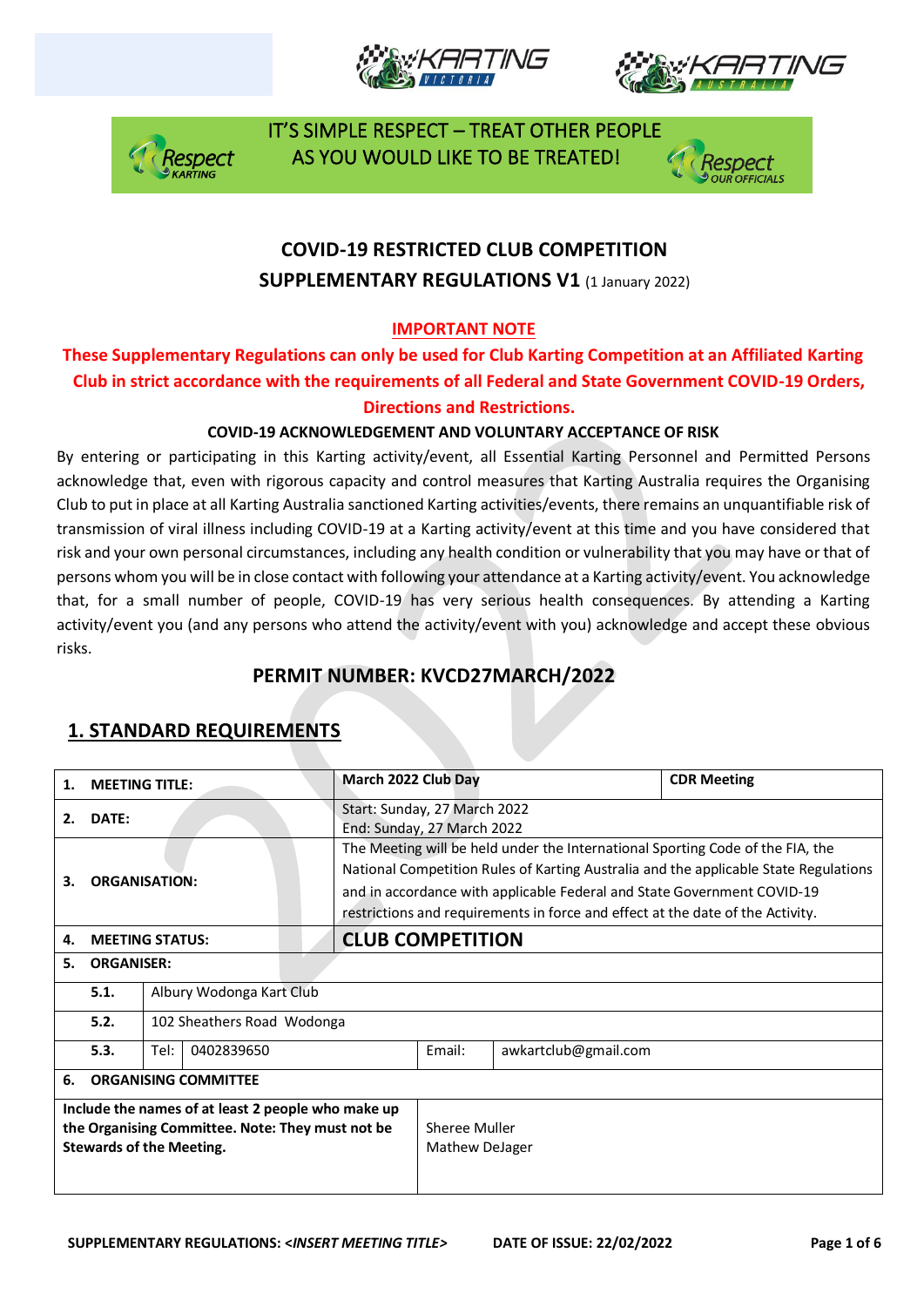







| ESSENTIAL OFFICIALS (Ref: General Rules Chapter 7 Rule 4 - "Essential Officials")<br>7.                                                                  |                                                                 |  |  |  |
|----------------------------------------------------------------------------------------------------------------------------------------------------------|-----------------------------------------------------------------|--|--|--|
| <b>Stewards of The Meeting</b><br>Note: Chief Steward Must be Grade 3 or Higher                                                                          | James Reynolds (Chief Steward)                                  |  |  |  |
| Clerk of the Course                                                                                                                                      | John Reynolds                                                   |  |  |  |
| Note: Up to 35 Entries May be Grade 4 or Higher. More than 35 Entries* Must be Grade 3 or Higher<br>* See General Rules Chapter 7 Rule 4 Guidance Note 2 |                                                                 |  |  |  |
| Chief Scrutineer: May be Grade 4 or Higher                                                                                                               | Dave Galley                                                     |  |  |  |
| Chief Timekeeper:                                                                                                                                        | Sheree Muller                                                   |  |  |  |
| <b>Emergency and Medical Services:</b>                                                                                                                   | Albury Wodonga First Aid                                        |  |  |  |
| <b>OTHER OFFICIALS</b><br>8.                                                                                                                             |                                                                 |  |  |  |
| <b>Assistant Clerk Of The Course:</b>                                                                                                                    | John Robertson                                                  |  |  |  |
| Starter                                                                                                                                                  | Clerk of course and assistants are judges of fact for the start |  |  |  |
| <b>Scales Marshal</b>                                                                                                                                    | Dave Galley                                                     |  |  |  |
| <b>CIRCUIT DETAILS</b><br>9.                                                                                                                             |                                                                 |  |  |  |
| <b>Circuit Name:</b>                                                                                                                                     | Wodonga Karting Complex                                         |  |  |  |
| <b>Circuit Address:</b>                                                                                                                                  | 102 Sheathers Road Wodonga Victoria                             |  |  |  |
| <b>Track Length:</b>                                                                                                                                     | 1007 metres                                                     |  |  |  |
| <b>Direction Of Racing:</b>                                                                                                                              | Clockwise                                                       |  |  |  |
| <b>Track Density:</b>                                                                                                                                    | 40                                                              |  |  |  |
| <b>Notice Board:</b>                                                                                                                                     | Adjacent to Secretary's office                                  |  |  |  |
| <b>Stewards Office:</b>                                                                                                                                  | Adjacent to Secretary's office                                  |  |  |  |
| <b>Mechanical Breakdown Lane:</b>                                                                                                                        | Will be in use at this Meeting.                                 |  |  |  |
| Parc Fermé:                                                                                                                                              | Includes In grid, scales area, scales shed and tech shed.       |  |  |  |

#### **2. ADMINISTRATION**

| 1.                        | Anyone that holds a KA karting licence may compete at club events                                                                                                                                                                                                                           |
|---------------------------|---------------------------------------------------------------------------------------------------------------------------------------------------------------------------------------------------------------------------------------------------------------------------------------------|
| 2.                        | The Club must maintain a register of all permitted persons who enter the Circuit for the<br>Event.                                                                                                                                                                                          |
| 3.                        | The number of entries in the Event is strictly limited by Government Directions/Orders.<br>Pre-entry for the Event is essential. There will be NO ENTRIES ACCEPTED ON THE DAY.                                                                                                              |
| <b>COMPETITION GROUPS</b> | The Competition Groups listed below are permitted to compete at this Meeting.<br>Competition Group names as listed in the 2022 Australian Karting Manual Competition<br>Rules Chapter 5 Rule 7 must be used.See the Important Notes for Clubs About 4SS Racing<br>(Class Rules, Chapter 20) |
| <b>Competition Group</b>  | <b>Eligible Classes for each Competition Group</b>                                                                                                                                                                                                                                          |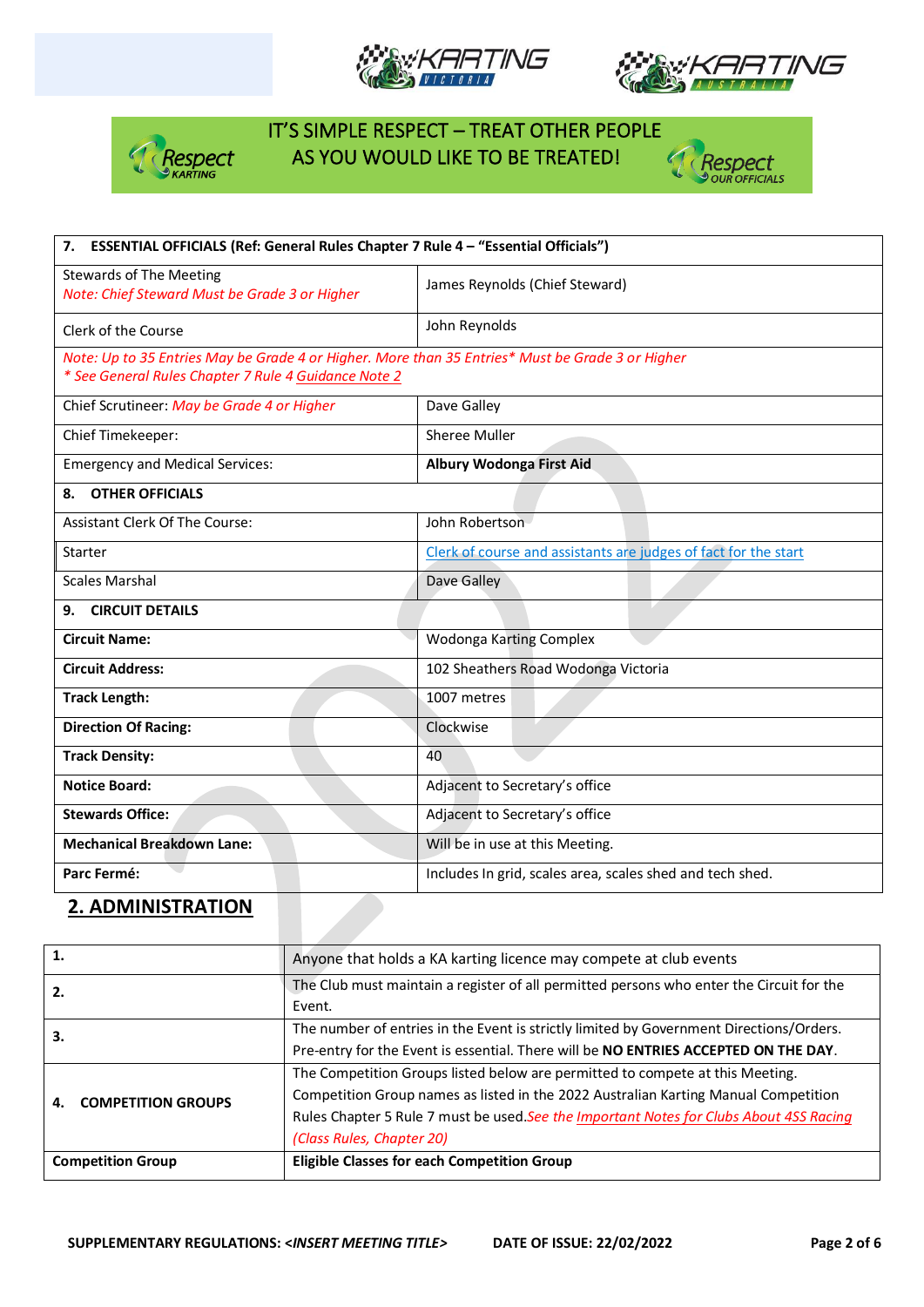







| Cadet                                                                                                      |                           | Cadet 9                                              | Cadet 12                    | Cadet 4SS                 | <b>NOTE: Cadet 9 and Cadet 4SS MUST be</b>                                                                                            |  |
|------------------------------------------------------------------------------------------------------------|---------------------------|------------------------------------------------------|-----------------------------|---------------------------|---------------------------------------------------------------------------------------------------------------------------------------|--|
| <b>Junior (Lower Performance)</b>                                                                          | KA4                       | 4SS Junior                                           | Yamaha                      | arranged behind Cadet 12. |                                                                                                                                       |  |
| <b>Junior (Higher Performance)</b>                                                                         | KA3                       | KA <sub>2</sub>                                      | Junior Max                  | Junior Performance        |                                                                                                                                       |  |
|                                                                                                            |                           |                                                      | 4SS                         |                           |                                                                                                                                       |  |
| <b>Senior 4 Stroke</b>                                                                                     |                           | 4SS Senior                                           | Supermaxx                   |                           |                                                                                                                                       |  |
|                                                                                                            |                           |                                                      |                             |                           |                                                                                                                                       |  |
| <b>Senior (Lower Performance)</b>                                                                          |                           | KA4                                                  | KA3                         | Yamaha                    | TaG 125 Restricted                                                                                                                    |  |
| <b>Senior TaG</b>                                                                                          |                           | <b>TaG 125</b>                                       | X30                         |                           |                                                                                                                                       |  |
| <b>Open Performance</b>                                                                                    |                           | KZ <sub>2</sub>                                      | D <sub>D</sub> <sub>2</sub> | Gearbox                   | Open Performance                                                                                                                      |  |
|                                                                                                            |                           |                                                      |                             |                           | Should any Competition Group reach 80% of the Track Density, the Classes in that Competition Group may be split into two              |  |
| (2) groups.                                                                                                |                           |                                                      |                             |                           |                                                                                                                                       |  |
| <b>ENTRIES</b><br>5.                                                                                       |                           |                                                      |                             |                           |                                                                                                                                       |  |
| 2.1 ENTRIES OPEN:                                                                                          | 1/03/2022                 |                                                      |                             |                           |                                                                                                                                       |  |
| 2.2 ENTRIES CLOSE:                                                                                         |                           | 9.00pm Thursday 24/03/2022 NO LATE ENTRIES ACCEPTED. |                             |                           |                                                                                                                                       |  |
| <b>ENTRY FEE</b><br>6.                                                                                     |                           |                                                      |                             |                           |                                                                                                                                       |  |
| 3.1 The Entry Fee for each Competition Group at this Meeting including GST and the TDF levy is as follows: |                           |                                                      |                             |                           |                                                                                                                                       |  |
| <b>Competition Group Name</b>                                                                              |                           |                                                      | <b>Entry Fee</b>            |                           |                                                                                                                                       |  |
| All Groups                                                                                                 |                           |                                                      |                             | \$50                      |                                                                                                                                       |  |
| Second or Third Groups Entered                                                                             |                           |                                                      |                             | \$35                      |                                                                                                                                       |  |
| <b>ENTRY PROCEDURE</b><br>7.                                                                               |                           |                                                      |                             |                           |                                                                                                                                       |  |
| 4.1 Each Entry for this Meeting must be made using the CMS as follows:                                     |                           |                                                      |                             |                           |                                                                                                                                       |  |
| Log on to your driver information via http://www.karting.net.au/                                           |                           |                                                      |                             |                           |                                                                                                                                       |  |
| Click on the licence and entries icon (top centre of the screen)                                           |                           |                                                      |                             |                           |                                                                                                                                       |  |
| Click on the "Enter a Race Meeting" icon<br>٠                                                              |                           |                                                      |                             |                           |                                                                                                                                       |  |
|                                                                                                            | Enter your log on details |                                                      |                             |                           |                                                                                                                                       |  |
| Under 'My Details' functions, choose 'Pre Enter Race Meeting'                                              |                           |                                                      |                             |                           |                                                                                                                                       |  |
|                                                                                                            |                           |                                                      |                             |                           |                                                                                                                                       |  |
| Choose the State in which the Meeting is being held                                                        |                           |                                                      |                             |                           |                                                                                                                                       |  |
| Choose the Club who is the Organiser of the Meeting                                                        |                           |                                                      |                             |                           |                                                                                                                                       |  |
| 4.2 Payment of the Entry Fee can be made as follows:                                                       |                           |                                                      |                             |                           |                                                                                                                                       |  |
| Credit card Payments can be made via CMS using SecurePay ONLY. Credit card fees will apply.                |                           |                                                      |                             |                           |                                                                                                                                       |  |
| <b>MINIMUM ENTRIES</b><br>8.                                                                               |                           |                                                      |                             |                           |                                                                                                                                       |  |
| 5.1 4 is the minimum number of pre-entries which must be received for each Competition Group.              |                           |                                                      |                             |                           |                                                                                                                                       |  |
|                                                                                                            |                           |                                                      |                             |                           | 5.2 If insufficient entries are received for a Competition Group to form in its own right, the Competition Group must be consolidated |  |
| in accordance with the Competition Rules Chapter $1 -$ Rule 9.                                             |                           |                                                      |                             |                           |                                                                                                                                       |  |
| <b>BRING A MATE SESSION</b><br>9.                                                                          |                           |                                                      |                             |                           |                                                                                                                                       |  |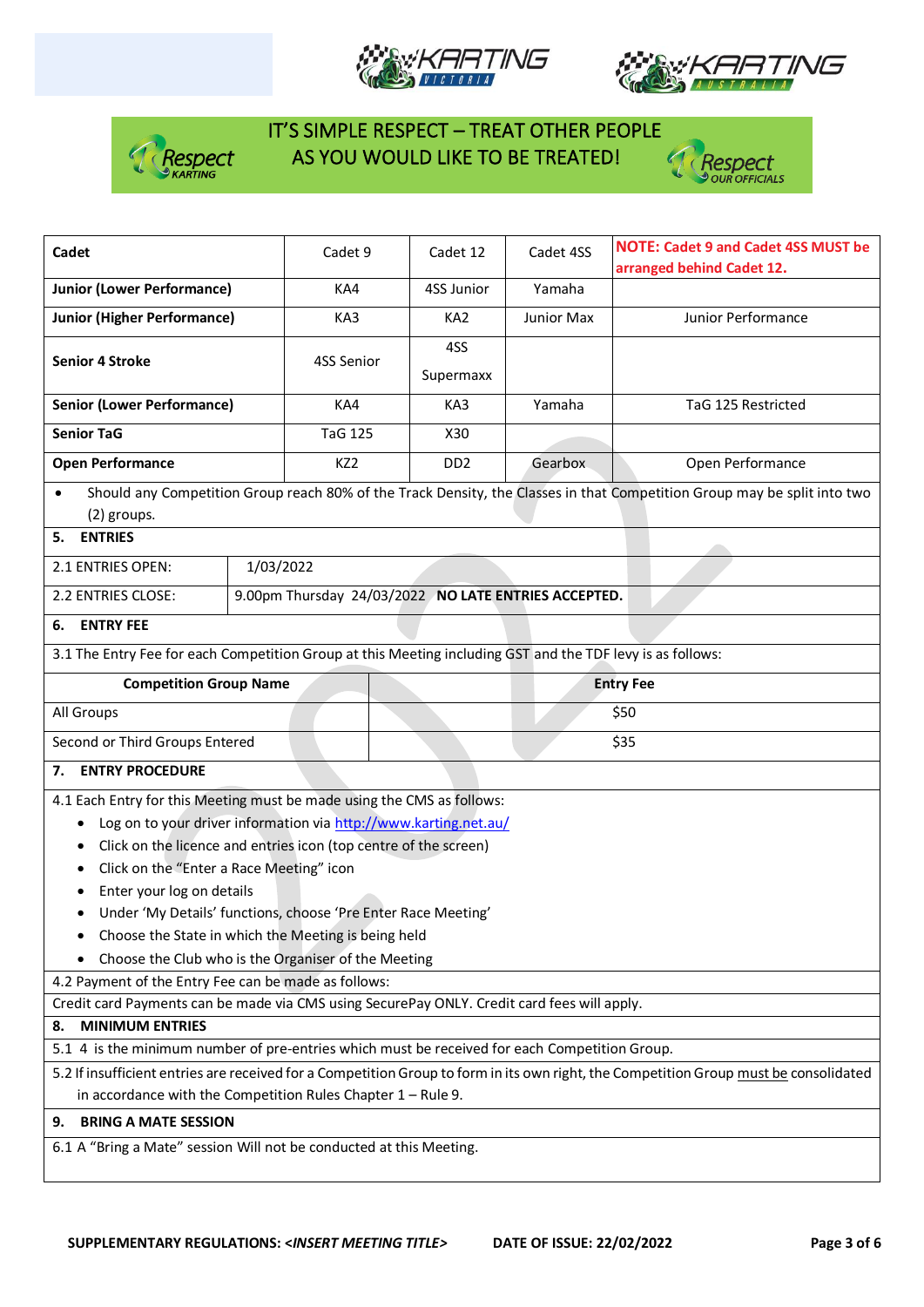







#### **10. TEAMS COMPETITION**

7.1 Teams Competition Will be conducted at this Meeting.

### **3. SPECIFIC COVID-19 RESTRICTION AND MITIGATION REQUIREMENTS**

| <b>COVIDSafe ACTION PLAN (When required at law)</b> |                                                                                                                                    |  |  |  |  |  |  |  |
|-----------------------------------------------------|------------------------------------------------------------------------------------------------------------------------------------|--|--|--|--|--|--|--|
|                                                     | The Club has completed a COVIDSafe Action Plan and submitted it to the relevant State Government Department.                       |  |  |  |  |  |  |  |
|                                                     | All actions identified as being required to be done to create a COVIDSafe Event and Club facility must be carried out prior to and |  |  |  |  |  |  |  |
|                                                     | during the Event.                                                                                                                  |  |  |  |  |  |  |  |
| 1.                                                  | PERMITTED AND NON-PERMITTED PERSONS                                                                                                |  |  |  |  |  |  |  |
|                                                     | No person who has symptoms consistent with COVID-19 (this includes any fever, respiratory                                          |  |  |  |  |  |  |  |
| 1.1.                                                | symptoms, shortness of breath, sore throat, cough, lack of smell or fatigue) is permitted to attend                                |  |  |  |  |  |  |  |
|                                                     | the Circuit or participate in the Event.                                                                                           |  |  |  |  |  |  |  |
|                                                     | Any person who starts to feel unwell or to exhibit symptoms of COVID-19 during the Event must                                      |  |  |  |  |  |  |  |
| 1.2.                                                | immediately avoid contact with all persons at the Circuit and MUST IMMEDIATELY LEAVE the                                           |  |  |  |  |  |  |  |
|                                                     | Circuit.                                                                                                                           |  |  |  |  |  |  |  |
|                                                     |                                                                                                                                    |  |  |  |  |  |  |  |
| 2.                                                  | SOCIAL DISTANCING AND DENSITY REQUIRMENTS                                                                                          |  |  |  |  |  |  |  |
| 2.1.                                                | Government prescribed Social Distancing measures must always be observed.                                                          |  |  |  |  |  |  |  |
| 2.2.                                                | The use by Permitted Persons of any indoor facilities is strictly limited by the Density Quotient of the room as included          |  |  |  |  |  |  |  |
|                                                     | in the Club's COVIDSafe Action Plan.                                                                                               |  |  |  |  |  |  |  |
| 2.3.                                                | Food service provided at the Event must fully comply with<br>all State Public Health<br>Authority                                  |  |  |  |  |  |  |  |
|                                                     | Orders/Directions/Regulations.                                                                                                     |  |  |  |  |  |  |  |
|                                                     | Hand Hygiene must be available at all food service outlets.<br>$\bullet$                                                           |  |  |  |  |  |  |  |
|                                                     | Regular cleaning in accordance with the Club's COVIDSafe Action Plan MUST be carried out throughout the Event.<br>٠                |  |  |  |  |  |  |  |
| 3.                                                  | <b>Check In Requirements</b>                                                                                                       |  |  |  |  |  |  |  |
| 3.1                                                 | All Attendees MUST complete and submit the compulsory State Government issued QR Code Check-In upon arrival                        |  |  |  |  |  |  |  |
|                                                     | at the venue if required by the State or Federal Government.                                                                       |  |  |  |  |  |  |  |
| 4.                                                  | HYGIENE FACILITIES - TOILET/WASHROOM FACILITIES and HAND SANITISER                                                                 |  |  |  |  |  |  |  |
| 4.1                                                 | The Club is required to provide facilities to ensure general and sensible hygiene practices are maintained.                        |  |  |  |  |  |  |  |
| 4.2                                                 | Toilet and washroom facilities at the Circuit must be open and available for use.                                                  |  |  |  |  |  |  |  |
|                                                     | Washroom facilities must be properly equipped with liquid soap, running water and either air hand driers or paper                  |  |  |  |  |  |  |  |
|                                                     | towels.                                                                                                                            |  |  |  |  |  |  |  |
| 4.3                                                 | The toilets and washroom facilities must be cleaned at least once during the day or as otherwise required in<br>$\bullet$          |  |  |  |  |  |  |  |
|                                                     | accordance with the Club's COVIDSafe Action Plan                                                                                   |  |  |  |  |  |  |  |
|                                                     | It is strongly recommended that Essential Karting Personnel and Permitted Persons bring their own supply of hand                   |  |  |  |  |  |  |  |
| 4.4                                                 | sanitiser for use in accordance with government recommendations in addition to hand sanitiser that is supplied by the              |  |  |  |  |  |  |  |
|                                                     | Club.                                                                                                                              |  |  |  |  |  |  |  |

#### **4. COMPETITION**

|     | <b>FORMAT OF RACING - CLUB COMPETITION GROUPS</b> |                                                  |  |  |  |
|-----|---------------------------------------------------|--------------------------------------------------|--|--|--|
| 1.1 | <b>Practice</b>                                   | 3 Practice session/s of 10 minutes will be held. |  |  |  |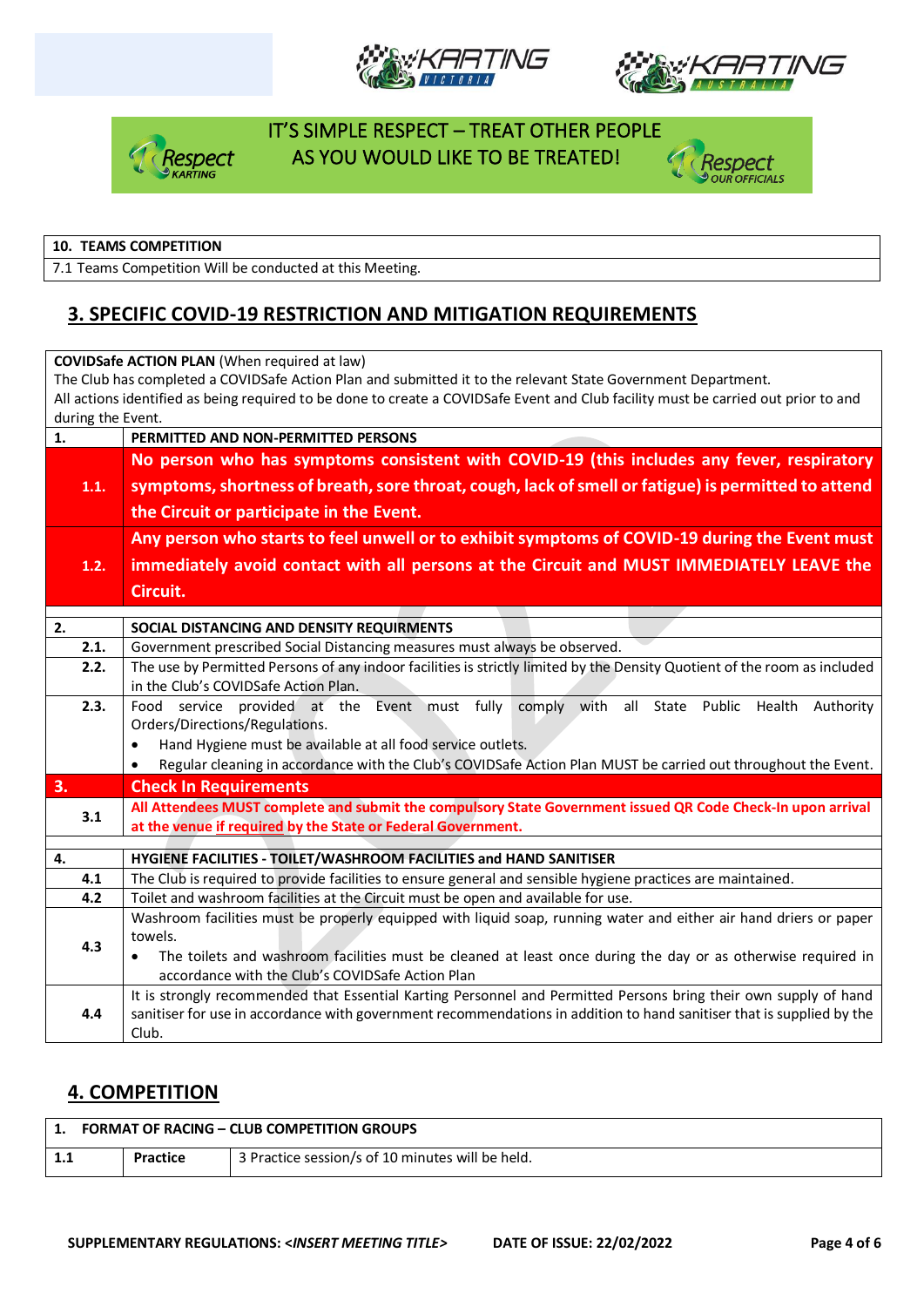







| $1.2$                            | Qualifying                                                                                                                                            | There Will Not be Timed Qualifying at this Event.                                                   |              |    |                                                                                                              |    |  |
|----------------------------------|-------------------------------------------------------------------------------------------------------------------------------------------------------|-----------------------------------------------------------------------------------------------------|--------------|----|--------------------------------------------------------------------------------------------------------------|----|--|
| 1.3                              | <b>Heats &amp; Final</b>                                                                                                                              | The system of gridding will be in accordance with State Regulations - Club Competition Format 17 17 |              |    |                                                                                                              |    |  |
| <b>DISTANCES</b><br>2.           |                                                                                                                                                       |                                                                                                     |              |    |                                                                                                              |    |  |
| Heat 1                           |                                                                                                                                                       | 10                                                                                                  | Heat 2       | 10 | Heat 3                                                                                                       | 10 |  |
|                                  |                                                                                                                                                       |                                                                                                     | <b>Final</b> | 12 |                                                                                                              |    |  |
| 3.                               | <b>ACCESS TO CIRCUIT</b>                                                                                                                              |                                                                                                     |              |    |                                                                                                              |    |  |
| 3.1                              |                                                                                                                                                       | Competitors will be permitted to enter the Circuit from 7.00am on 27/03/2022                        |              |    |                                                                                                              |    |  |
| 4.                               | <b>DRIVERS BRIEFING</b>                                                                                                                               |                                                                                                     |              |    |                                                                                                              |    |  |
| 4.1                              |                                                                                                                                                       | questions should be directed to the Chief Steward prior to the start of Competition.                |              |    | Drivers Briefing notes will be advised in an electronic format OR over the PA system to all Competitors. Any |    |  |
| 5.                               | <b>SCRUTINEERING</b>                                                                                                                                  |                                                                                                     |              |    |                                                                                                              |    |  |
|                                  | All Competitors will be required to complete an electronic Scrutineering Form via the link below.                                                     |                                                                                                     |              |    |                                                                                                              |    |  |
| 5.1                              | https://kartingaustralia.wufoo.com/forms/ke5irs90p046ov/                                                                                              |                                                                                                     |              |    |                                                                                                              |    |  |
| 5.2                              |                                                                                                                                                       |                                                                                                     |              |    | This form will be submitted to the Race Secretary in an electronic format BY THE CLOSING OF ENTRIES.         |    |  |
| <b>FUEL</b><br>6.                |                                                                                                                                                       |                                                                                                     |              |    |                                                                                                              |    |  |
| 6.1                              | PULP and E10 PULP are the only fuels permitted to be used at this Meeting.                                                                            |                                                                                                     |              |    |                                                                                                              |    |  |
| 6.2                              | Control Fuel Will Not be used at this Meeting.                                                                                                        |                                                                                                     |              |    |                                                                                                              |    |  |
| 7.                               | <b>TIMETABLE</b>                                                                                                                                      |                                                                                                     |              |    |                                                                                                              |    |  |
| 7.1                              | Sunday 27/03/2022                                                                                                                                     |                                                                                                     |              |    |                                                                                                              |    |  |
|                                  | <b>TIME</b><br><b>ACTIVITY</b>                                                                                                                        |                                                                                                     |              |    |                                                                                                              |    |  |
| a)                               | 7.00am<br>Gates open                                                                                                                                  |                                                                                                     |              |    |                                                                                                              |    |  |
| b)                               | 8.00am<br>Canteen opens                                                                                                                               |                                                                                                     |              |    |                                                                                                              |    |  |
| c)                               | 8.00am                                                                                                                                                |                                                                                                     |              |    | Practice. No engine starting before this time                                                                |    |  |
| d)                               | 9.30am<br>Heat 1 commences                                                                                                                            |                                                                                                     |              |    |                                                                                                              |    |  |
| e)                               | After practice<br>Racing                                                                                                                              |                                                                                                     |              |    |                                                                                                              |    |  |
| <b>TROPHIES AND PRIZES</b><br>8. |                                                                                                                                                       |                                                                                                     |              |    |                                                                                                              |    |  |
| 8.1                              | Trophies will be presented at the Meeting for $1^{st} 2^{nd}$ and $3^{rd}$ . Placings will be determined by All points accumulated<br>during the day. |                                                                                                     |              |    |                                                                                                              |    |  |
|                                  | There will be a gathering for a Presentation of Trophies and Prizes at the end of Competition in accordance with                                      |                                                                                                     |              |    |                                                                                                              |    |  |
| 8.2                              | <b>Government Restrictions</b>                                                                                                                        |                                                                                                     |              |    |                                                                                                              |    |  |
|                                  | <b>4. CIRCUIT SPECIFIC REQUIREMENTS</b>                                                                                                               |                                                                                                     |              |    |                                                                                                              |    |  |

**1. PADDOCK ALLOCATION**